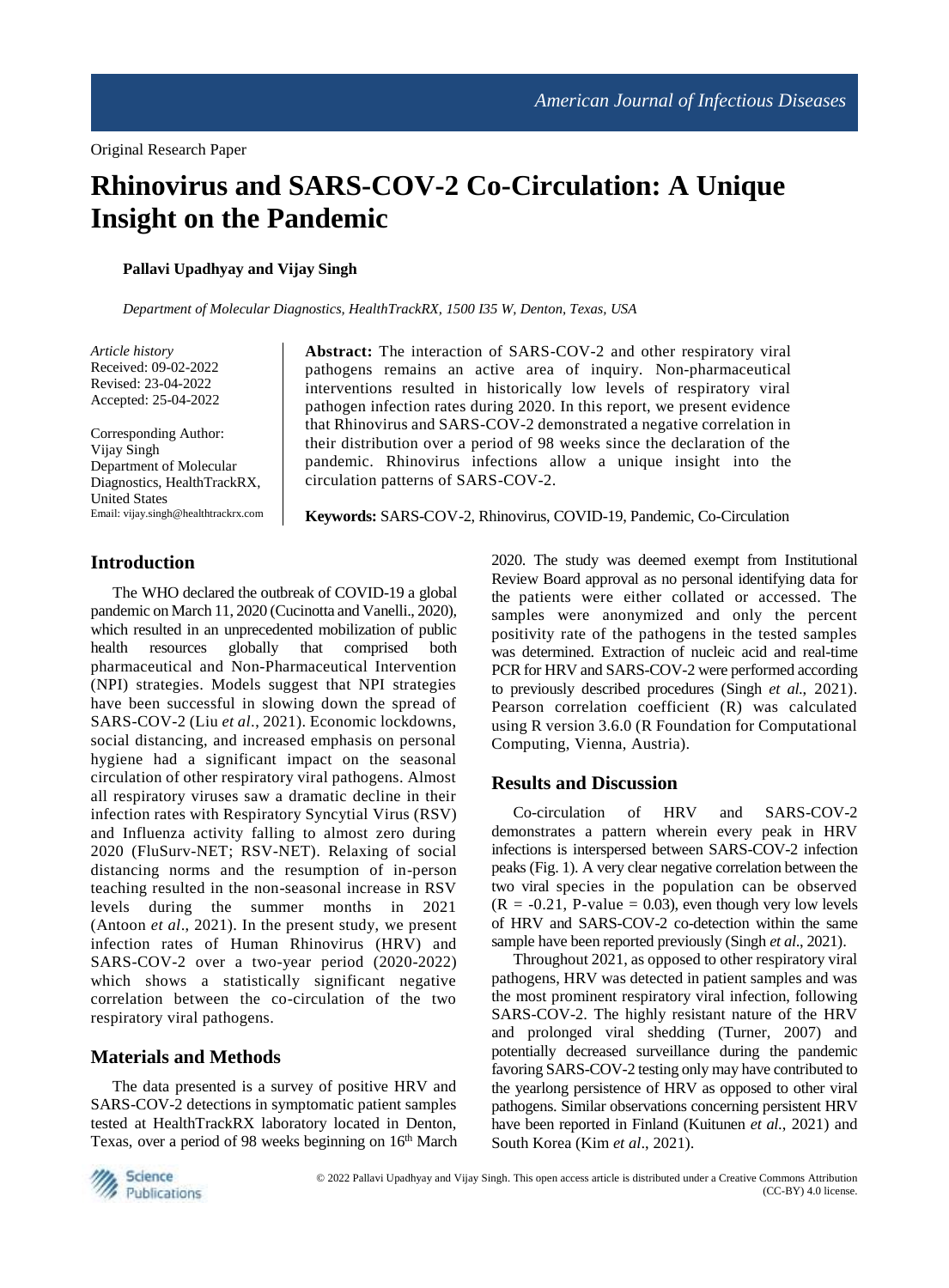Pallavi Upadhyay and Vijay Singh / American Journal of Infectious Diseases 2022, 18 (2): 35.37 **DOI: 10.3844/ajidsp.2022.35.37**



**Fig. 1:** Weekly percent positivity rates of HRV and SARS-COV-2 detected between March 2020 and January 2022

The sustained levels of HRV infections and the lack of equivalent data for other respiratory viruses, during the course of the pandemic in 2020-21 provide a unique blueprint for predicting the course of SARS-COV-2 spread in the population and its potential seasonality. This is reminiscent of the role prior HRV infections played in delaying the 2009 Influenza Virus (IV) pandemic in Europe (Casalegno *et al*., 2010). According to the viral interference theory, previous HRV infection of the respiratory tract results in host defenses being activated that affords protection against other viral pathogens like IV infecting the same tissue (Wu *et al*., 2020). Recently, Cheemarla *et al*. (2021) demonstrated that HRV infection of human bronchial epithelium cells activated interferon-stimulated gene expression that resulted in the prevention of SARS-COV-2 replication.

The novelty of SARS-COV-2 presents both opportunities and challenges. The current pandemic has exposed the vulnerabilities and potentials of our public health resources. With the sporadic success of vaccination drives and the emergence of new SARS-COV-2 variants, IV infections are on the rise in the northern hemisphere, which was not observed in 2020. These developments highlight the need for constant year-round surveillance against respiratory viral pathogens, like HRV, that can help predict the course of the current and future viral epidemics and pandemics.

#### **Acknowledgment**

The authors would like to acknowledge Dean Hoff at HealthTrackRX in collating the infection positivity rates for HRV and SARS-COV-2.

## **Author's Contributions**

**Pallavi Upadhyay:** Data analysis and writing. **Vijay Singh:** Study concept and writing.

#### **Ethics**

Advarra IRB deemed the study exempt from Institutional

Review Board approval, as no personal identifying data for the patients were either collated or accessed.

#### **References**

- Antoon, J. W., Williams, D. J., Thurm, C., Bendel‐Stenzel, M., Spaulding, A. B., II, R. J., Reyes, M. A., Shah, S. S., Kenyon, C. C., Hersh, A. L., & Florin, T. A. (2021). The COVID‐19 Pandemic and Changes in Healthcare Utilization for Pediatric Respiratory and Nonrespiratory Illnesses in the United States. Journal of hospital medicine, 16(5), 294-297. doi.org/10.12788/jhm.3608
- Casalegno, J. S., Ottmann, M., Bouscambert-Duchamp, M., Escuret, V., Billaud, G., Frobert, E., Morfin, F., & Lina, B. (2010). Rhinoviruses delayed the circulation of the pandemic influenza A (H1N1) 2009 virus in France. Clinical Microbiology and Infection, 16(4), 326-329.

doi.org/10.1111/j.1469-0691.2010.03167.x

- Cheemarla, N. R., Watkins, T. A., Mihaylova, V. T., Wang, B., Zhao, D., Wang, G., Landry, M. L., & Foxman, E. F. (2021). Dynamic innate immune response determines susceptibility to SARS-COV-2 infection and early replication kinetics. Journal of Experimental Medicine, 218(8), e20210583. doi.org/10.1084/jem.20210583
- Cucinotta, D., & Vanelli, M. (2020). WHO declares COVID-19 a pandemic. Acta Bio Medica: Atenei Parmensis, 91(1), 157.
- Kim, H. M., Lee, E. J., Lee, N. J., Woo, S. H., Kim, J. M., Rhee, J. E., & Kim, E. J. (2021) Impact of coronavirus disease 2019 on respiratory surveillance and explanation of high detection rate of human rhinovirus during the pandemic in the Republic of Korea. Influenza and other respiratory viruses, 15(6), 721-731. doi.org/10.1111/irv.12894
- Kuitunen, I., Artama, M., Haapanen, M., & Renko, M. (2021) Rhinovirus spread in children during the COVID‐19 pandemic despite social restrictions-A nationwide register study in Finland. Journal of Medical Virology, 93(10), 6063-6067. doi.org/10.1002/jmv.27180